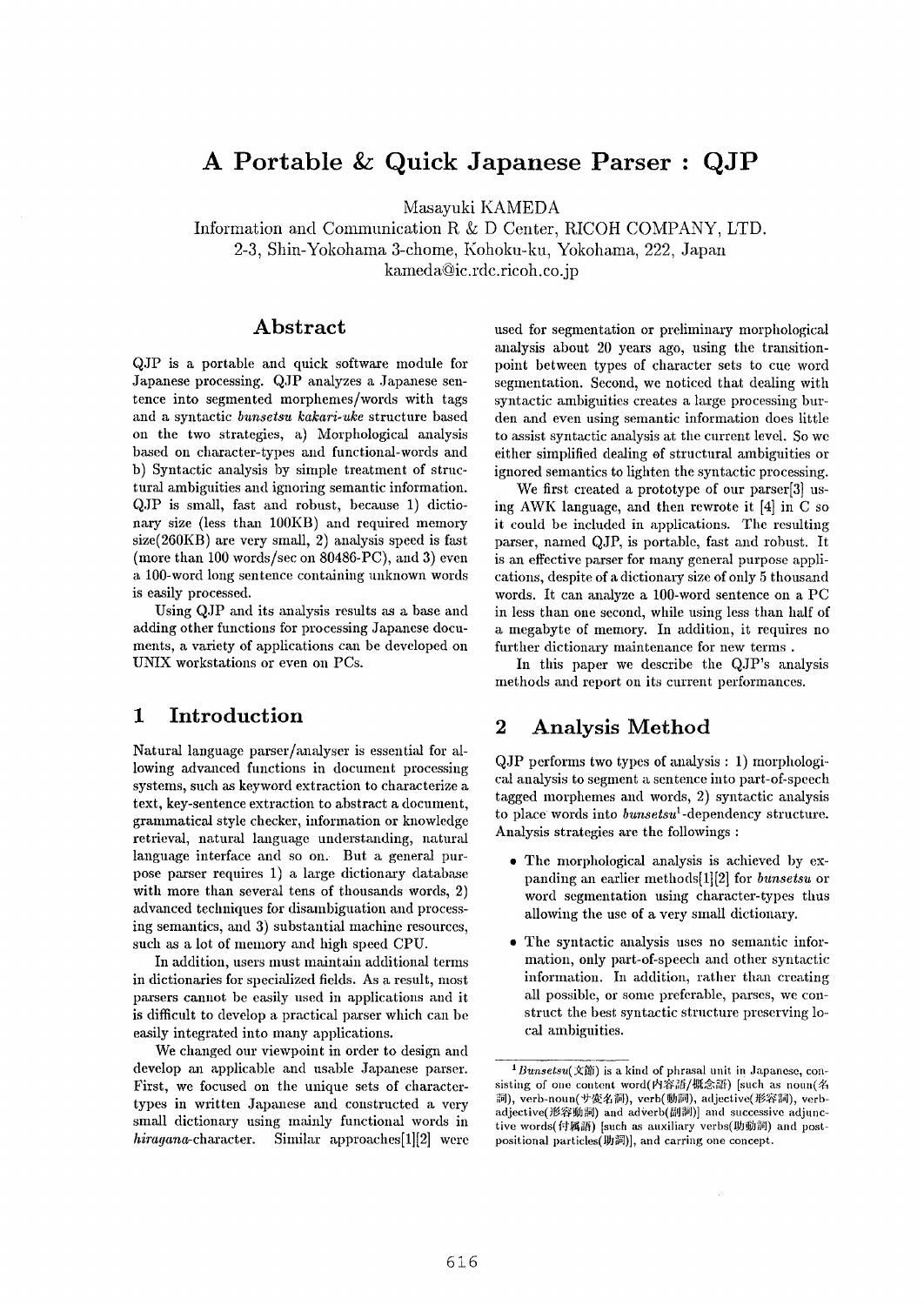# **2.1 Morphological Analysis**

# **Characteristics of written**  Japanese

A Japanese sentence has no spaces between words[Figure 1]. So it is difficult to segment a sentence into words. However, the fact that at least four distinct sets of characters [for  $\mathrm{example}, \; \; \mathit{kanji}(" \; \mathbb{H}\; \text{''}, \text{$\mathcal{F}$''}, \text{''} \; \text{''}'' \text{''}, \mathrm{etc})$  $\mathit{ragana}(" \mathcal{O}"", "\rhd", "\tilde{\mathcal{O}}", \mathrm{etc}), \quad \mathit{katakana}("$  $($ ,"," $\exists$ "," $\forall$ ",etc) and other characters (alphabets, numbers, symbols etc.)] are used to write Japanese can be used for segmenting words. Most words written *in kanji* or *katakana* are content words, such as nouns, verb-noun and stems $(\mathbb{H})$ 幹) of verbs or adjectives. Most words in hiragana are functional words(機能語), such as postpositional particles, auxiliary verbs and inflective suffix(活用語尾) of verbs and others [Table 1]. And the vocabulary of content words is much larger than that of functional words.

# Sharing of Morphemes by Dictionary and Rules

Our strategy is that all functional words, which are few in number, are stored in the dictionary and most content words or their stems in *kanji* or *katakana* are to be extracted and given their part-ofspeech candidates based on character-types.

Standard morphological analyser uses a dictionary to obtain morpheme or word candidates. But in our approach, morpheme candidates<sup>2</sup> are extracted either from the morpheme dictionary or using allocation rules based on character-type. For exampie, if the dictionary look-up fails, the allocation rules extract each sequence of character in which all of the characters belong to the same character set. Then, using the allocation rules, part-of-speech candidates are assigned based on the sequence's character set and length. The candidates are disambiguated by checking connection with the the following morphemes based on the connection table between morpheme parts-of-speech. The following morphemes, in most cases, are functional words or inflective suffixes.

The dictionary contains functional words [such as postpositional particles, auxilim'y verbs, formal nouns(形式名詞), adverbial nouns(副詞名詞), conjunctions(接続詞), adverbs and so on], inflective suffixes and exceptional content words which cannot be or axe not covered by the allocation rules.

Here are some examples of the allocation rules for 1) *1-kanji* character sequence, 2) *2-kanfi* character sequence and 3) *katakana* character sequence.

Table 1. Classifications of Japanese Part-of-Speech and their word examples

| 分 類                                                                            |           | 品<br>詞                           | Part-of-Speech                                                               | 例<br>表<br>ĩC.<br>Examples                                                                                                    |
|--------------------------------------------------------------------------------|-----------|----------------------------------|------------------------------------------------------------------------------|------------------------------------------------------------------------------------------------------------------------------|
| 自<br>立                                                                         | 概念語<br>*4 | 名詞<br>動詞#<br>形容詞#                | noun<br>サ変名詞# verb-noun (sahen)<br>verb<br>adiective<br>形容動詞# verb-adjective | 橋 夢 書籍 形態素 語彙(語い) コップ<br>調査-する. 国際化-する. コーチ-する<br>書−く. 流−れる. 愛−する. はか−る(計−る)<br>赤ーい 美しーい よーい すばらしーい<br>嫌ーだ.高級ーだ.典型的ーだ. リッチーだ |
| 語*1                                                                            | 欆         | 形式名詞<br>副詞名詞<br>副詞<br>連体詞<br>接続詞 | formal noun<br>adverbial noun<br>adverb<br>non-con i. ad i.<br>con juncti ve | 間, 上, こと(事), もの<br>昨日,午後,朝<br>結局, 万一, 既に(すでに), ゆっくり<br>あの,ある(或る),大した(たいした)<br>そして. しかし. だが.                                  |
| 付<br>屟                                                                         | 能         | 並列詞<br>助詞<br>助動詞#                | particle<br>auxiliary verb<br>補助用言# aux.functional v.                        | 及び(および), または, あるいは<br>が, の, は, こそ, など (等) , まで(迄)<br>られ‐る.だ.な‐い<br>いーる. あーる. でーきる. にくーい                                      |
| 語<br>*2<br>接<br>辞*3                                                            | 語<br>*5   | 活用語尾<br>派生語尾<br>接頭辞<br>接尾辞       | inflective suffix<br>dərivativə suffix<br>prefix<br>suffix                   | し, く, っ, れる, な, い<br>す. る. む. がる<br>第. 御(お/ご)<br>回, 的, 風, 化, 視, さ, み                                                         |
| $\mathbb{X}$ $\ast$ 1 independent word $\ast$ 2 adjunctive word $\ast$ 3 affix |           |                                  |                                                                              |                                                                                                                              |

**• ~ \*l:indeloendent word \*Z:adjunctive word \*3:affix • 4:content word(conceptual word) \*5:functional word #:inflective -: select point between stem and infleution part** 

- 1) noun / stem of 5-dan verb(五段動詞) / stem of *shimo-1-dan* verb(下一段動詞)
- 2) noun / (stem of 5-dan verb) / (stem of *shimo-*1-dan) / verb-noun(sahen-meishi; サ変名詞) / verb-adjective(形容動詞)
- 3) noun / verb-noun / verb-adjective

The *1-kanji* character nouns and verb-stems are largely of old-Japanese-origin words, wago(和語), *and 2-kanji* character nouns, verb-nouns and verbadjectives are mainly Chinese-origin words,  $\textit{kango}(\,)$ 漢 語). In addition, there are several 1-kanji character stems of *kami-1-dan* verbs(上一段動詞), *sahen* verbs(サ変動詞) and adjectives(形容詞) which are stored in the dictionary because they are so few in number. The word number of words which can be treated using rules like those given above is so great that the dictionary size is substantially reduced.

# Treating of *Wage* compound words

Another characteristic of old-Japanese-origin verbs *(wage* verb) is that they often continue with other words or morphemes to become verbs or nouns. For examples, two verbs  $"\# \langle "('to \ write")$  and " $\vee$ ~e" *('to become crowded')* combine into the compound verb "書き込む"('to write into'), the verb "読む"('to *read')* become the verb *"~i"'(' cause to read')* with the causative suffix " $\overrightarrow{y}$ ", and the verb " $\overrightarrow{y}$ U" ('to  $step'$  becomes the the noun "歩み"('a step') with the derivative suffix " $\ddot{\theta}$ ". There are a great many compound words such as these.

A word-compounding part determines a word from morphemes using word-constituent rules based not only on inflections but also on compounds or derivations such as those shown above. Such rules also greatly reduce the dictionary size.

 $2$ In this analysis, a inflected word is treated as two or more morphemes - a stem part and one or more inflection part.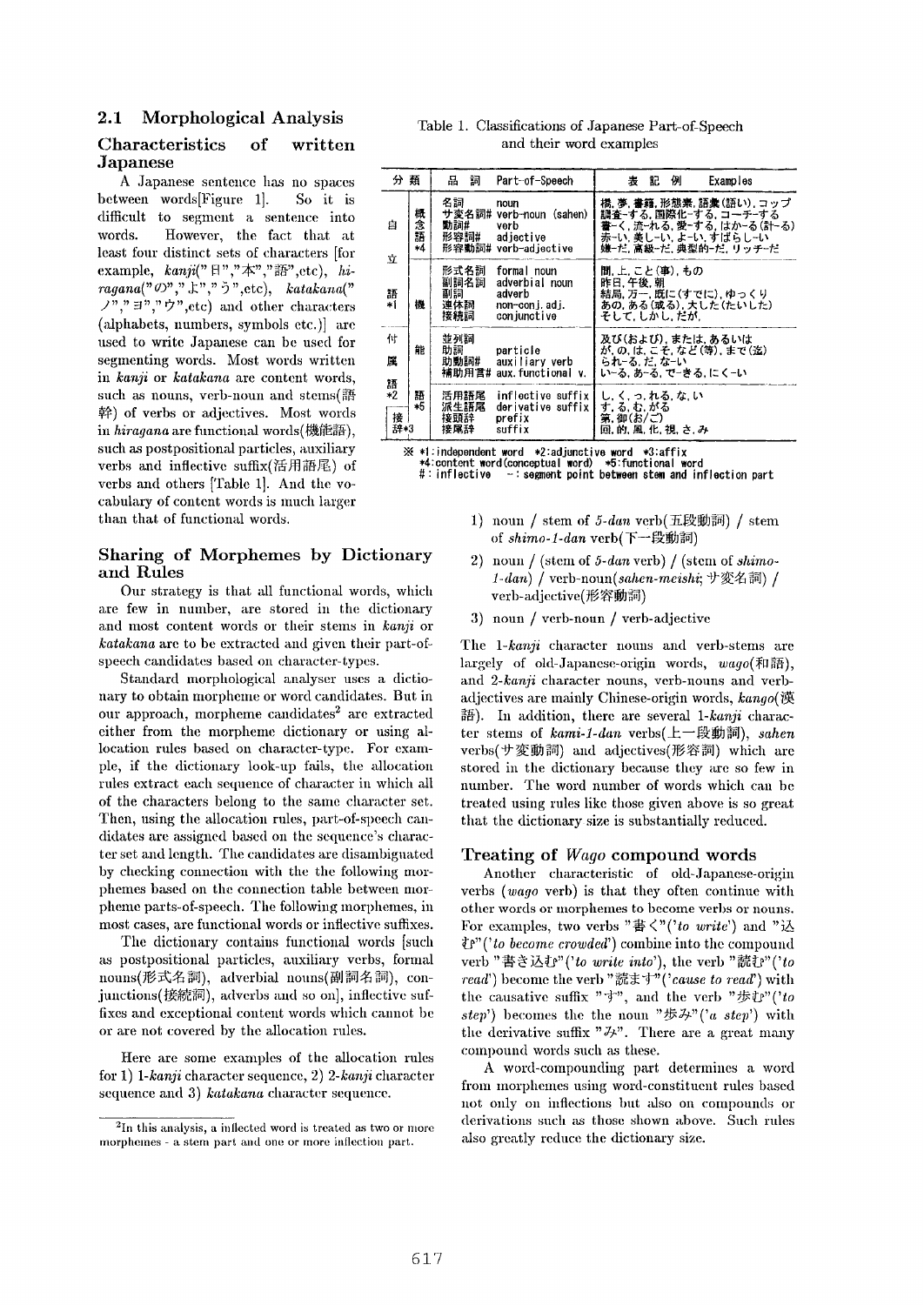| . C | Ïľ | 4] (20) [=                                                                          | *[ 1](8)日本語<br>[ 2] (14)の<br>3] (16) よう                                          | [zJ]<br>[zH]<br>[zH]<br>[zH]                    | (523)名詞<br>(37) ノ=格助<br>(293) ヨウダ=ダ幹<br>(250) ダ用b                           |
|-----|----|-------------------------------------------------------------------------------------|----------------------------------------------------------------------------------|-------------------------------------------------|-----------------------------------------------------------------------------|
|     | жE | $[6]$ (26) [11]<br>.[ 7] (28)に                                                      | 5] (22) 里語                                                                       | [zJ]<br>{ X1<br>f zH1                           | (523) 名詞<br>(356)形式名詞<br>(36) 二=格助                                          |
|     |    | *[ 8] (30) 切<br> [ 9] (32)れ<br>+[10] (34) 目<br>. [11] (36) を                        |                                                                                  | [zJ]<br>[zH]<br>[zJ]<br>[zH]                    | (349) 下ラ基<br>(351) 下ラ用<br>(523)名詞<br>(41) ヲ=格助                              |
|     |    | *[12] (38) 置<br> 【13】 (40) か<br>. [14] (42) な<br> [15] (44) い                       |                                                                                  | [zH]<br>[zH]<br>[zH]                            | [zJ] (369) 五力幹<br>(372) 五力未a<br>(256) ナイ=ク幹<br>(205) ク体                     |
|     |    | . [17] (54)の                                                                        | *[16] (46) 膠着賞語                                                                  |                                                 | [zJ] (523)名詞<br>『zH】 (37) ノ=格助:                                             |
|     |    | . [19] (58)の                                                                        | *[18] (56)文                                                                      | [zJ]                                            | (523)名詞<br>「zH1 (37)ノ=格助                                                    |
|     |    | . [21] (64) (=<br>. [22] (66) お<br>  [23] (68) い<br>. [24] (70) て<br>$. [251(72)$ . | *[20] (60) 処理                                                                    | [zJ]<br>[zH]<br>[zH]<br>f zHI<br>[zH]<br>EzTI - | (523) 名詞<br>(36) 二=格助<br>(184)オク=五カ幹<br>(375) 五力用b<br>(72) テ=接助<br>(512) 読点 |
|     |    | . [27] (84) i‡                                                                      | *[26] (74) 形態素解析                                                                 | [zJ] ∴                                          | (523)名詞<br>「zH1 (47)ハ=係助                                                    |
|     |    | . [30] (90)の                                                                        | *[28] (86) 第<br>(88) —                                                           | [ X]<br>[zN]<br>[zH]                            | (502) 数名詞=頭<br>(501)数名詞<br>(37) ノ=格助                                        |
|     |    |                                                                                     | *[31] (92) 関門<br>[32] (96) で<br>. [33] (98) නි<br> [34] (100) කි<br>[35] (102) 。 | [zJ]<br>[zH]<br>[zH]<br>EzHI<br>[zP]            | (523) 名詞<br>(243) ダ≍用c<br>(170) アル=五ラ幹<br>(434) 五ラ終<br>(353)句点              |

Figure 2. Segmented Morphemes with Tags Figure 3. Segmented Words with Tags

### Morphological Output from QJP

An example of segmented morphemes with morpheme-tags are shown in Figure 2, where 8 nouns (" 日本語"," 単語", etc.) and 2 stems of word ("切"," 置"), marked by '[zJ]', in kanji character are recognized using allocation rules and connection table.

The words with part-of-speed, tags and morpheme-divisions('-','+') are shown in Figure 3, where a compound noun " $\overline{u}$ th H" (the 7th word) is a compound of the morphemes 8-10  $[$ " $\sharp$   $\sharp$ " $($ stem of *shimo- l-dan* verb *" ~)J ~ " ), " ~%" ( renyou-kei* inflective suffix of *shimo-1-dan* verb; 下一段動詞連用形活用語 尾) and " $\mathbb{F}$ "(noun)] using a word-constituent rule. In Figure 3, the root forms of inflected words have been derived and are shown in the <>-parentheses, such as "置く" which is the root form *(shuushi-kei*; 終止形) of "置き". These morphemes and words are not in the dictionaxy.

## 2.2 Syntactic Analysis

#### *Kakari-uke* Analysis

Many Japanese syntactic analyses are based on orthodox *bunsetsu*-dependency analysis, called *kakari-uke*<sup>3</sup> analysis(係り受け解析) between *bunsetsu* phrases, where a *bunsetsu*-dependency structure corresponds to a set of *kakari-uke bunsetsu* pairs. We also take this approach because it is intuitive, understandable and easily implemented.

[in English] In processing a sentence of an agglutinative **language like Japanese, in which divisiono are not placed between words, morphological analysis is** the first harrier.

|  |  |  | Fig. 1 Example Japanese Sentence 1 |  |  |
|--|--|--|------------------------------------|--|--|
|--|--|--|------------------------------------|--|--|

|              | *「 1] ( 8) 日本語<br>. [ 2] (14)の<br>. [ 3] (16) よう-に                         | (日本語)<br>(の)<br>くようだ〉        | (41) 名詞<br>(51)ノ=格助<br>(60.22) ヨウダ=ダ用b                        | [word in English]<br>Japanese language<br>٥f<br>like [prep] |
|--------------|----------------------------------------------------------------------------|------------------------------|---------------------------------------------------------------|-------------------------------------------------------------|
|              | *[ 4](22)単語<br>.[ 5](26)関<br>. [ 6] (28)に                                  | (単語)<br>(M)<br>$(i=)$        | (41)名詞<br>(43)形式名詞<br>(51) 二=格助                               | word<br>between<br>iп                                       |
|              | ★[ 7] (30)切−れ+目<br>.[ 8] (36)を                                             | (切れ目)<br>(未)                 | (41)名詞<br>(51) ラ=棒助                                           | division space<br><object marker=""></object>               |
|              | *[ 9] (38) 置~か<br>[10] (42) な~い                                            | 〈懺く〉<br>くなしい                 | (15.11)動:五力未a<br>(60.4)ナイ=ク体                                  | piace<br>not                                                |
|              | *[11](46)膠惹言語<br>. [12] (54)の                                              | (膠着言語)<br>(ത)                | (41)名詞<br>(51)ノ=格助                                            | agglutinative language<br>٥f                                |
|              | *[13] (56) 文<br>. [14] (58) の                                              | $(\mathbf{x})$<br>(の)        | (41)名詞<br>(51)ノ=格助                                            | sentence<br>of                                              |
| . [19] (72). | *[15] (60) 処理<br>. [16] (64)  ⊂<br>. [17] (66) おーい<br>$[18](70)$ $\tau$    | (処理)<br>(1=)<br>くおく><br>(で)  | (41)名詞<br>(51) 二=格助<br>(75.22)オク=五カ用b<br>(55) テ=接助<br>(92) 確点 | processing<br>in<br>comma                                   |
|              | *[20] (74) 形態素解析<br>[21] (84) は                                            | (形態素解析)<br>(は)               | (41)名詞<br>(52) 八=係助                                           | morphological analysis<br><topic marker=""></topic>         |
|              | *[22] (86) 第一一<br>[23] (90) の                                              | (第一)<br>(の)                  | (46)数名詞<br>(51)ノ=格助                                           | the first<br>of                                             |
|              | *[24] (92) 関門<br>. [25] (96) で<br>. [26] (98) あ-る<br>. [27] (102) <b>.</b> | (1914)<br>くだ><br>〈ある〉<br>(၂) | (41)名詞<br>(60.23)ダ=用c<br>(75.3)アル=五ラ軽<br>(91)句点               | barrier<br>ìв<br>period                                     |

# **Simple Treatment of Structural Ambiguities**

Structural ambiguities are usually dealt with either by generating all possible structures or by selecting the more preferable ones based on some scoring scheme. Such method usually leads to combinatorial explosions which causes a lot of memory and processing time.

For this problem we have already proposed a substitutional light method[5) in *kakari-uke* analysis. This method extracts all possible *kakari-uke* pairs, and then rather than generate not all or some possible sets of pairs, only one best set of pairs is generated while still retaining all other possible pairs. Thus, instead of generating multiple number of sets, a most-likely set is selected and the application/user is presented with alternative *kakari-uke* pairs at the same time that the selected pairs are presented. If the application/user corrects any alternative *kakariuke* pairs, the most likely set is re-calculated using retaining possible *kakari-uke* pairs. This means of dealing with structural ambiguities avoids combinatorial explosions and requires far less machine resources.

#### Not Using of Semantic Informations

Most methods for analyzing Japanese use case patterns with semantic features for preference selections. However, such analysis techniques using semantic informations are not yet adequate and sometimes actually lead to adverse results $[6]$ .

In addition, semantic information nmst be stored

<sup>&</sup>lt;sup>3</sup>The relation of *kakari* and *uke* equals to modifier and mod ifiee.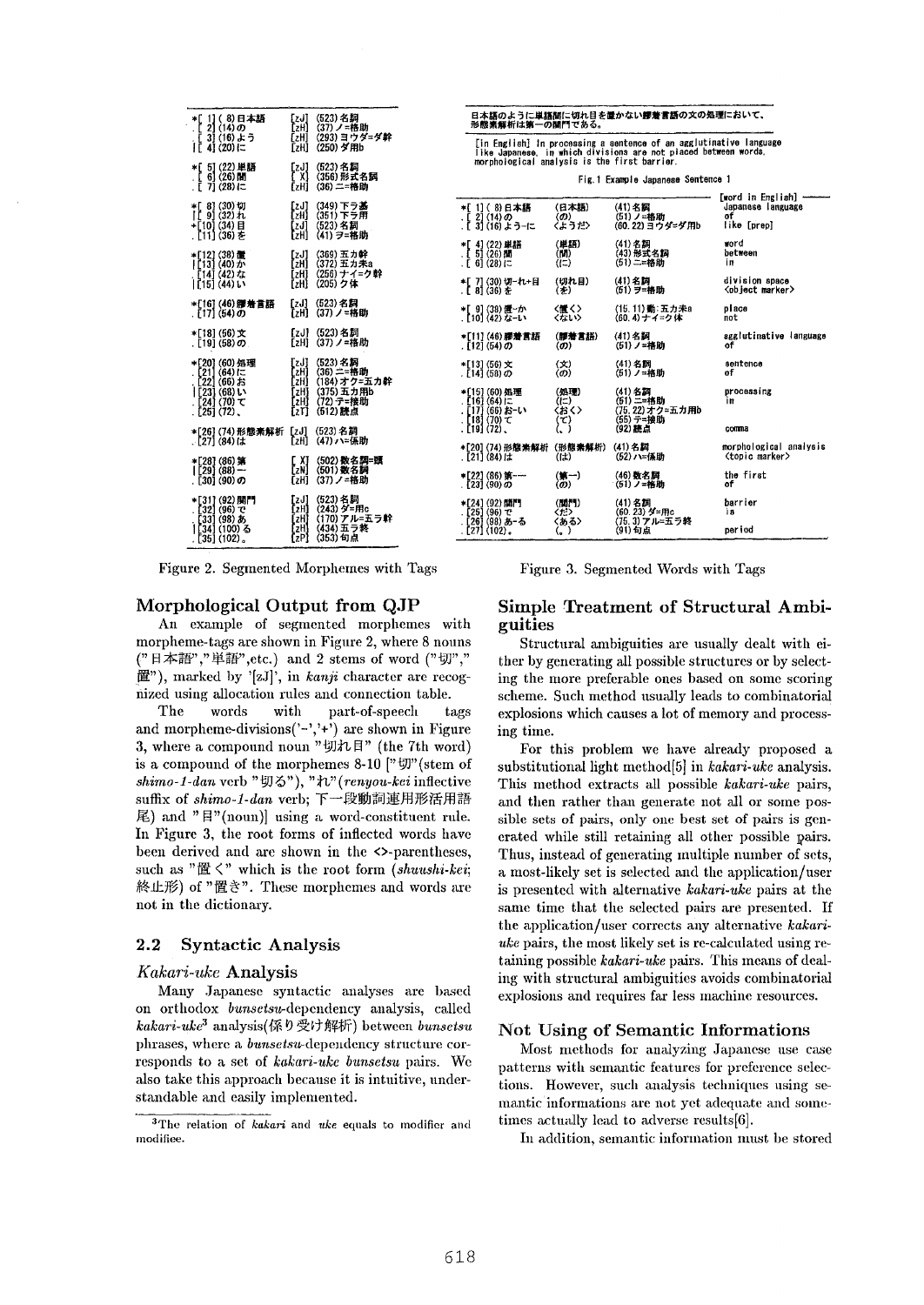in the dictionary. This reduces the merit of the very small dictionary achieved in morphological analysis section. We limit the information to morphological/word and syntactic levels [such as the presence of comma(読点), adverbial noun, surface or syntactic similarity[7]] without using semantic information for structural analysis.

# Flow of QJP's Syntactic Analysis

Under these approaches, QJP's syntactic aataiyser processes words sequence in three steps[Figure 4] each following its own set of rules. First it determines *bunsetsu* fcatures[A] for each *bunsctsu* according to its word constituents. Second it extracts all possible *kakari-uke bunsetsu* pairs [marked by ' O' in B] based on specific combinations of *bunsctsu* features for each *bunsetsu* pair.

Last, it selects the best *uke-bunsctsu* (modifice)

[marked by  $'$   $\bullet$  in C] from possible ones for each *bunsetsu* which is a *kakari-bunsctsu* (modifier), except tim last one, because every *bunsetsu* modifies one of the following *bunsctsus,* so the last one has no *uke-bunsetsu.* Thc default *uke* selection is the nearest possible *uke bunsetsu* and, if necessary, QJP substitutes the selection based on rules comparing the two pairs - the currcnt selected *ukc-bunsetsu* and a more distant possible *uke-bunsetsu* for thc subject *kakaribunsetsu.* In Figure 7, some pairs are not the nearest ones. The application/user's *kakari-uke* pairs corrections restarts the selection ; QJP first selects the corrected *kakari-uke* pair(s) [marked by ' **II'** in Figure 7] and then re-selects remaining *kakari-ukc* pairs.

Figure 4-C and Figure 7 are *kakari-uke* matrices showing the possible pairs and selected pairs. Figure 5 is the output of *kakari-ukc* pairs tagged with partsof-speech and *bunsctsu* features.



Figure 4. Flow of Syntactic Kakari-Uke Analysis

| [Segmented Words with Tags]                                                                                                                                                                                                                                                                                                  | [Bunsetsu Features]                                                                                                                        | -- <mod. (kakar="" :uke)="" турв="" і="">→ [Mod. No. ]</mod.>                                                                                                  |
|------------------------------------------------------------------------------------------------------------------------------------------------------------------------------------------------------------------------------------------------------------------------------------------------------------------------------|--------------------------------------------------------------------------------------------------------------------------------------------|----------------------------------------------------------------------------------------------------------------------------------------------------------------|
| [1][日本語[名祠]の【ノ≈格助】ように【ようだ】ヨウダ≃ダ用b〕]<br>[ 2] [単語[名詞]間{形式名詞]に[二=格助]]<br>[ 3] [切れ目[名綱]を{ヲ=格助]]<br>【 4】[置か[置く]動:五カ未a]ない[ない]ナイ=ク体]]<br>【 5】【膠蒲営語[名詞]の{ノ=格助}]<br>[ 6][文[名詞]の[ノ≃格助]1<br>[ 7][処理[名詞]に[ニ≃格助]おい[おく]オク=五カ用b]て[テ=接助]、[読点]]<br>[ 8][形態素解析[名詞]は[ハ=係助]]<br>[9][第一{数名詞}の[ノ=格助]]<br>[10] [関門[名詞] で[だ]ダ≈用c]ある{ある アル≈五ラ終]。[句点]] | 【体言句 に連用 終点】<br>【体言句 を連用】<br>【勤詞句 連体形連体 否定】<br>【体営句 の連体】<br>【体言句 の連休】<br>【体営句 連用 挑点】<br>【体意句 連用 は 主格主題】<br>【体言句 の連体 数】<br>【コピュラ句 体言句 用言終止】 | 【コピュラ句 体変句 連用 副詞性】-------〈進用:動詞句〉----- [4]<br>-----<に連用:動詞句>----→ [4]<br>----------<本連用:動詞句>------→ [4]<br>――<主格主題:コピュラ句>→[10]<br>--------<の連体:体言句>-------[10] |

Figure 5. Kakari-Uke Pairs with Tags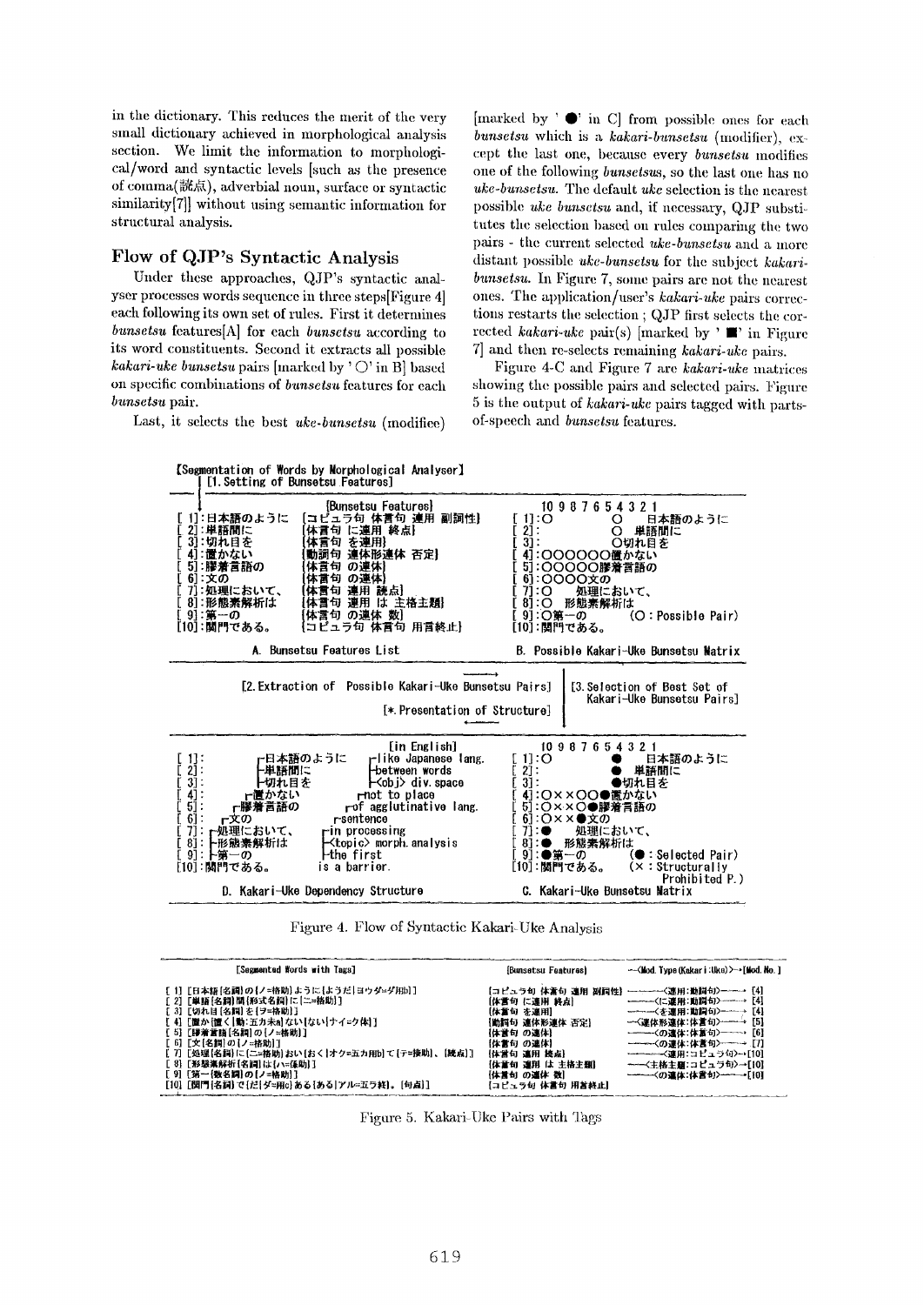# **3 QJP**

## **3.1** Implemented Software

QJP currently is implemented in the C language both a QJP library and an interactive/batch console application, QJP workbench. They have been implemented on DOS/PC and UNIX/Sun workstation.

QJP's dictionary consists of 4 files whose total size is less than 50KB and which contain about 5 thousands morphemes. QJP requires another control table file for the compressed  $533\times533$  morpheme-POS connection table, the table for the allocation rules, the dictionary file indices and others, which is at most 35KB. 6 sets of morphological rules and 4 sets of syntactical rules [Table 2] are embedded in the form of *if-then rule* in C functions. The size of the workbench execution file on DOS is about 185KB. The total size (executables and dictionaries) is much less than 300KB[DOS] which is quite small and portable as a natural language analyser.

# **3.2 Analysis Experiment**

 $QJP$  performances were measured for the  $QJP$  workbench using two sentence test-sets : 1 [24t sentences, average length 24.1 words/sentence] and 2 [210 sentences, average length 29.5 words/sentence].

## Execution Performance

About 260KB of memory are required on DOS and 500KB on UNIX. With this amount of memory QJP can process a very long sentence, such az 100 word sentence [Figure 6].

The analysis speed is 80 to 150 words/see on an 80486/25~IHz PC and 700 to 800 words/see on a Sun-SS20. A 100-word sentence can be analyzed in less than 1 second on PC. Figure 8 shows the relationship of processing time to sentence length. Syntactic processing time is on the order of the square of the sentence length. But its coefficient is so small that the total processing time increases linearly in the range of actual long sentences.

Table 2. Linguistic data and Rules

| Morphological Analyser<br>dictionary : $=3500$ entries, $=5000$ morphemes<br>[D]<br>533/49 POSs<br>[P]<br>morpheme/word Part-of-Speech<br>$533 \times 533$<br>connection table<br>(└─ [R] connection source-rules: ≒300 rules)<br>$= 20$ rules<br>char sequence extraction rules<br>[R]<br>14 rules<br>morpheme-POS allocation rules<br>א<br>נאי<br>ג<br>morpheme-POS disambiguation rules $\div$ 50 rules<br>$\approx$ 60 rules<br>word-constituent rules<br>:≒ 20 rules<br>bunsetsu head exceptional rules<br>RĮ<br>:≒ 15 rules<br>auxiliary functional verb rules<br>FR 1 |
|------------------------------------------------------------------------------------------------------------------------------------------------------------------------------------------------------------------------------------------------------------------------------------------------------------------------------------------------------------------------------------------------------------------------------------------------------------------------------------------------------------------------------------------------------------------------------|
| Syntactical Analyser<br>68 features<br>Ŧ1<br>bunsetsu features<br>bunsetsu features setting rules : = 80 rules<br>kakari-uke pair extracting rules : = 20 rules<br>R]<br>$\frac{R}{R}$<br>kakari-uke pair exceptional rules : = 40 rules<br>kakari-uke failure recovery rules: = 4 rules<br>R1                                                                                                                                                                                                                                                                               |